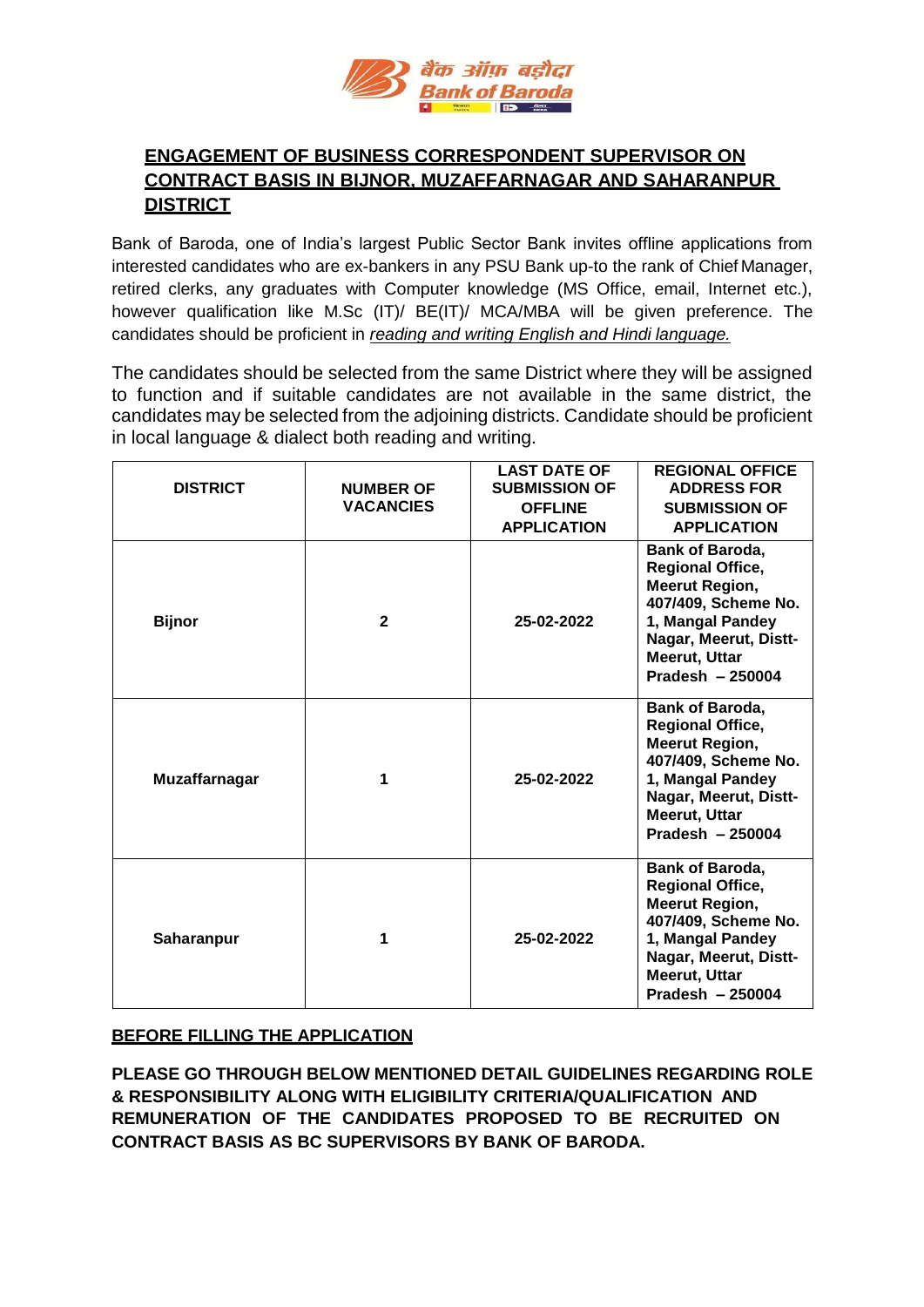

| <b>Particulars</b>                                                  | <b>Criteria</b>                                                                                                                                                                                                                                                                                                                                                                                                                                                                                                                                                                                                                                                                                                                                                                                                         |  |  |
|---------------------------------------------------------------------|-------------------------------------------------------------------------------------------------------------------------------------------------------------------------------------------------------------------------------------------------------------------------------------------------------------------------------------------------------------------------------------------------------------------------------------------------------------------------------------------------------------------------------------------------------------------------------------------------------------------------------------------------------------------------------------------------------------------------------------------------------------------------------------------------------------------------|--|--|
| <b>Eligibility</b>                                                  | <b>For Retired Bank Employees</b><br>Retired officers (including voluntarily retired) of any PSU bank up to<br>the rank of Chief Manager may be appointed for the purpose.<br>Retired clerks of Bank of Baroda having passed JAIIB with good<br>track record.<br>All Applicants should have rural banking experience at least<br>3<br>years.<br>The maximum age for continuation of BC supervisors will be 65<br>years.<br><b>For Other Candidates</b><br>Minimum qualification should be graduate with Computer knowledge<br>(MS Office, email, Internet etc.), however qualification like M.Sc (IT)/<br>BE(IT)/ MCA/MBA will be given preference.<br>Should be in the age group of 21-45 years at the time of<br>$\bullet$<br>appointment.<br>The maximum age for continuation of BC supervisors will be 65<br>years. |  |  |
| <b>Other eligibility</b><br>Criteria:                               | Due diligence along with proper verification of KYC, CIBIL Score,<br>other enquiries etc. will be carried out at the time of appointment<br>(Those who are having adverse record, or terminated/ dismissed<br>from past service etc. will not be considered).<br>Police verification will be arranged and conducted in respect of each<br>$\bullet$<br>selected applicant before assignment of duty.<br>Applicants should be willing and in a position to visit villages in the<br>$\bullet$<br>district for supervision and other activities as and when assigned on<br>periodic intervals.<br>Should have accommodation near the Regional Office/Link branch<br>٠<br>and not in any case outside the district for which selection is to be<br>made.                                                                   |  |  |
| <b>Period of Contract</b>                                           | The contract will be initially for a period of 12 months subject to review<br>after every 6 months.                                                                                                                                                                                                                                                                                                                                                                                                                                                                                                                                                                                                                                                                                                                     |  |  |
| <b>Selection and</b><br><b>Approval of BC</b><br><b>Supervisor:</b> | The selection will be held through interview process by a committee<br>headed by Regional Head. Based on the recommendations of the<br>committee, the Regional Head would approve the appointment of<br>individual BC Supervisor.                                                                                                                                                                                                                                                                                                                                                                                                                                                                                                                                                                                       |  |  |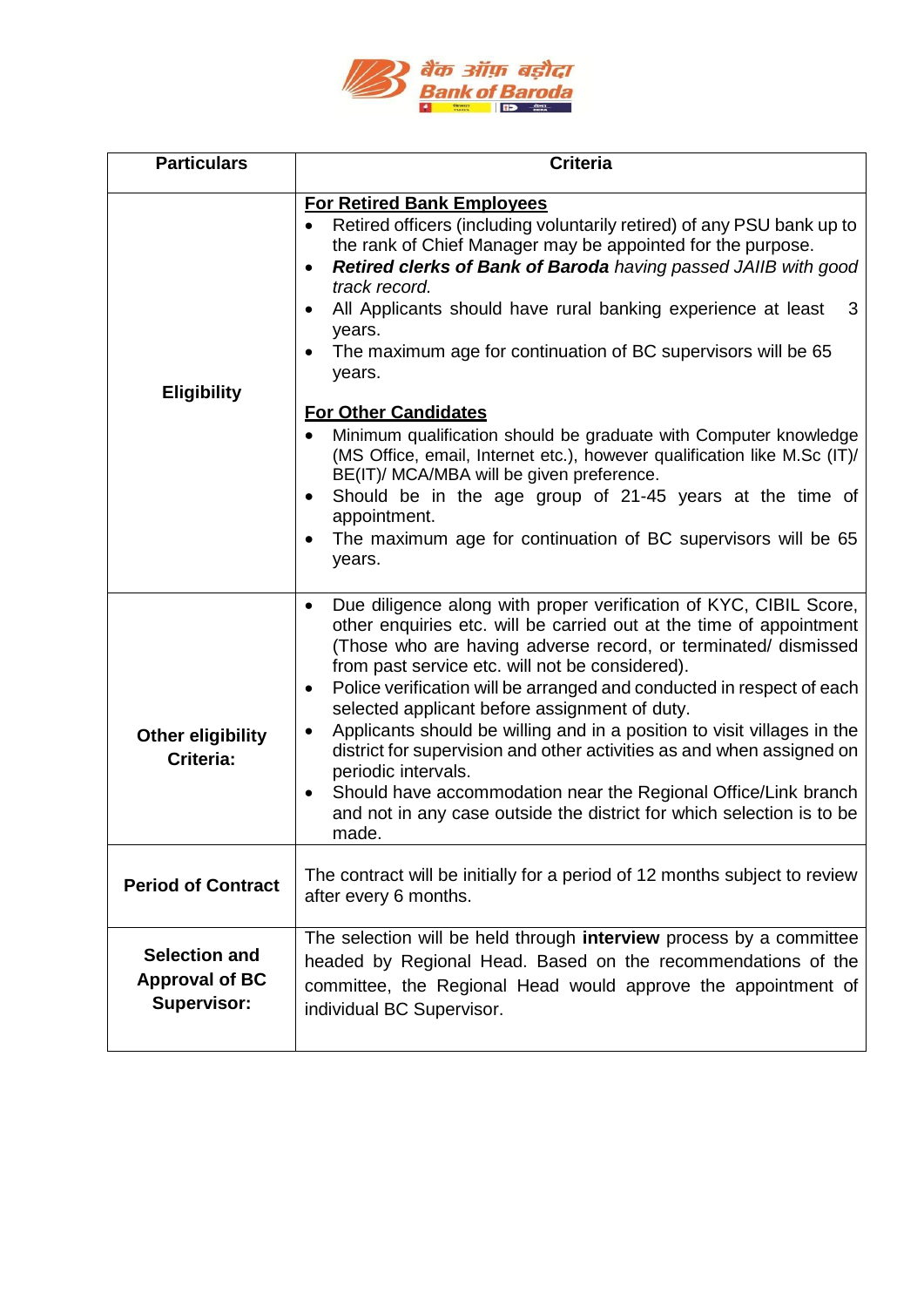

| <b>Particulars</b>                                              | <b>Criteria</b>                                                                                                                                                                                                                                                                                                                                                                                                                                                                                                                                                                                                                                                                                                                                                                                                                                                                                                                                                                                                                                                                                                                                                                                                                                                                                                                                                                                                                                                                                                                                                                                                                                                                                                                                                                                                                                                                                                                     |  |  |
|-----------------------------------------------------------------|-------------------------------------------------------------------------------------------------------------------------------------------------------------------------------------------------------------------------------------------------------------------------------------------------------------------------------------------------------------------------------------------------------------------------------------------------------------------------------------------------------------------------------------------------------------------------------------------------------------------------------------------------------------------------------------------------------------------------------------------------------------------------------------------------------------------------------------------------------------------------------------------------------------------------------------------------------------------------------------------------------------------------------------------------------------------------------------------------------------------------------------------------------------------------------------------------------------------------------------------------------------------------------------------------------------------------------------------------------------------------------------------------------------------------------------------------------------------------------------------------------------------------------------------------------------------------------------------------------------------------------------------------------------------------------------------------------------------------------------------------------------------------------------------------------------------------------------------------------------------------------------------------------------------------------------|--|--|
| <b>Reporting Authority</b><br>& Performance<br><b>Review:</b>   | The BC supervisors will report directly to the FI Coordinators at<br>Regional Offices. Deputy Regional Heads, looking after financial<br>Inclusion activities, will review the performance of the BC supervisors<br>on half-yearly basis. Based on the recommendation of the Dy. Regional<br>head and after assessing performance of the BC Supervisors, the<br>Regional Heads will accord approval for further continuation/<br>termination of the BC Supervisor.                                                                                                                                                                                                                                                                                                                                                                                                                                                                                                                                                                                                                                                                                                                                                                                                                                                                                                                                                                                                                                                                                                                                                                                                                                                                                                                                                                                                                                                                  |  |  |
| <b>Termination of</b><br>services:                              | Either party can initiate for termination of contract by giving 30 days'<br>notice. However, in case of non-satisfactory conduct /misbehavior,<br>bank reserves the right to terminate the contract instantly without any<br>prior notice. The authority for deciding such cases will be Regional<br>Head.<br>Bank will blacklist the Supervisors who are involved in fraud and a list<br>should be circulated to Zones/Regions at regular intervals to avoid<br>engagement in any other Zone/Regions.                                                                                                                                                                                                                                                                                                                                                                                                                                                                                                                                                                                                                                                                                                                                                                                                                                                                                                                                                                                                                                                                                                                                                                                                                                                                                                                                                                                                                              |  |  |
| Roles and<br><b>Responsibilities of</b><br><b>BC Supervisor</b> | 1. BC Supervisor will be assigned minimum 35 BC agents for<br>monitoring and the number of BCs may escalate as per Bank's<br>discretion.<br>2. Ensure that banking services are available to the identified villages/<br>SSAs (Sub Service Areas)/ Non-SSAs including communities in<br>urban/metro areas.<br>3. Educate BCs about their roles and responsibilities.<br>4. Ensure redressal of grievances of customers/BCs and submit<br>feedback to link branch with copy to Regional Office.<br>5. Conduct meetings in the villages/SSAs/Non-SSAs as well as<br>their<br>operational<br>communities<br>in<br>area<br>to<br>encourage<br>villagers/customers for availing of banking services of our bank and<br>submit the report to Regional Manager.<br>6. Visit to allocated villages/ SSAs/ Non-SSAs as well as communities<br>in their operational area and BC points in the district at least once<br>in 15 days and submit the report to FI coordinators of the Region.<br>7. Monitor & Control the activities of the BCs in coordination with link<br>branch. BC supervisors must ensure that BCs remain active.<br>8. Ensure that the BCs are operational during the working hours as<br>per extant guidelines of the bank. To ensure that the BCs are<br>available on daily basis and transactions in the BC points are taking<br>place as per prescribed norms/guidelines.<br>9. Ensure that BCs are not doing any type of off-line transactions at<br>BC points.<br>10. Ensure that BCs are engaged in cross selling of our bank's and third<br>party products.<br>11. Ensure that BCs are engaged in recovery of our bank's dues.<br>12. Conduct financial literacy sessions with villagers/communities<br>during his visit to the villages/BC points.<br>13. Ensure that BCs have displayed the Dos & Don'ts board at BC<br>points.<br>14. Ensure that BCs are issuing only system generated slips to<br>customers. |  |  |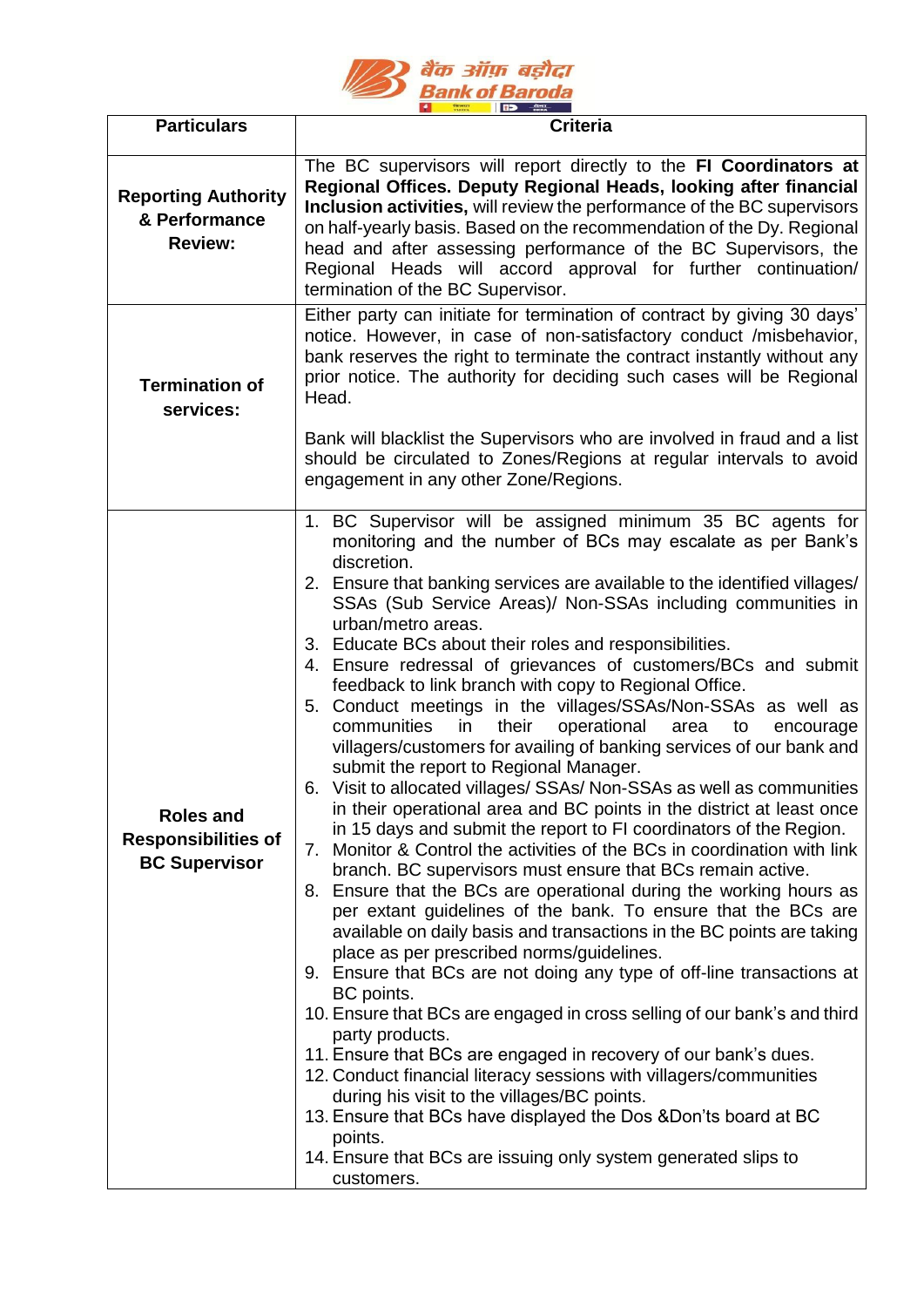

| <b>Particulars</b>                                             | <b>Criteria</b>                                                                                                                                                                                                                                                                                                                                                                                                                                                                                                                                                                                                                                                      |
|----------------------------------------------------------------|----------------------------------------------------------------------------------------------------------------------------------------------------------------------------------------------------------------------------------------------------------------------------------------------------------------------------------------------------------------------------------------------------------------------------------------------------------------------------------------------------------------------------------------------------------------------------------------------------------------------------------------------------------------------|
|                                                                | 15. Ensure that BCs are not using any stationery of the bank.<br>16. BC Supervisor must take feedbacks from local customers regarding<br>functioning of the BC agent during his visit and submit the<br>feedback/Report to Regional Office.<br>17. Plan and organize camps in consultation with the link branch<br>/Regional Office from time to time for achieving various targets.<br>18. Coordinate with the branch and service provider for appointment of                                                                                                                                                                                                       |
|                                                                | BCs for suitably identified locations. In case of attrition of BCs,<br>coordinated action should be taken for substitution of BCs at the<br>earliest to ensure that continued banking services are available to<br>customers.                                                                                                                                                                                                                                                                                                                                                                                                                                        |
|                                                                | 19. To identify BCs for uncovered villages allotted by DFS.<br>20. Ensure that the details of field BC and officer visiting the village are                                                                                                                                                                                                                                                                                                                                                                                                                                                                                                                          |
|                                                                | displayed in the village.<br>21. Coordinate and interact with link branch, Regional Office and<br>Corporate BCs and submit the suggestions for improvement of BC<br>activities, if any.                                                                                                                                                                                                                                                                                                                                                                                                                                                                              |
|                                                                | 22. Arrange for locational training programs on technical updates,<br>operational guidelines etc. for BCs.                                                                                                                                                                                                                                                                                                                                                                                                                                                                                                                                                           |
|                                                                | 23. The BC Supervisor will monitor the performance of each BC<br>through dash board.                                                                                                                                                                                                                                                                                                                                                                                                                                                                                                                                                                                 |
|                                                                | 24. The BC Supervisors will be responsible for fixation of targets and<br>monitoring the progress vis-à-vis target. BC Supervisor will be<br>evaluated based on the performance and achievement of various<br>targets of BC agents.                                                                                                                                                                                                                                                                                                                                                                                                                                  |
|                                                                | 25. Region should allocate village wise monthly targets for business<br>development under financial inclusion to link branches. The BC<br>supervisors would monitor the business development in village vis-<br>à-vis targets. In the case of non-achievement of targets of financial<br>inclusion in case more than 50% of BCs under particular supervisor<br>for consecutive 2 months or any 2 quarters, the performance will be<br>reviewed for continuation of service by Regional Head and if<br>deemed fit, he/she can be discontinued with prior approval of Zonal<br>Head. BC wise target has been allotted to all the corporate BCs by<br>FI department HO. |
|                                                                | 26. Perform quarterly Verification of Cash with BCs and submit report<br>to the link branch.                                                                                                                                                                                                                                                                                                                                                                                                                                                                                                                                                                         |
|                                                                | 27. BC Supervisor should submit a monthly report of their performance<br>to Regional FI Coordinator in the prescribed format devised by<br>respective Regional Offices.<br>28. Any other duties assigned by the bank as and when assigned.                                                                                                                                                                                                                                                                                                                                                                                                                           |
| <b>BC Supervisors As</b><br><b>Brand Ambassador</b><br>of Bank | The BC supervisors should act as brand ambassadors of the Bank.<br>They will be provided Badge and other bank stationaries and will be<br>give training to develop sense of belongingness.                                                                                                                                                                                                                                                                                                                                                                                                                                                                           |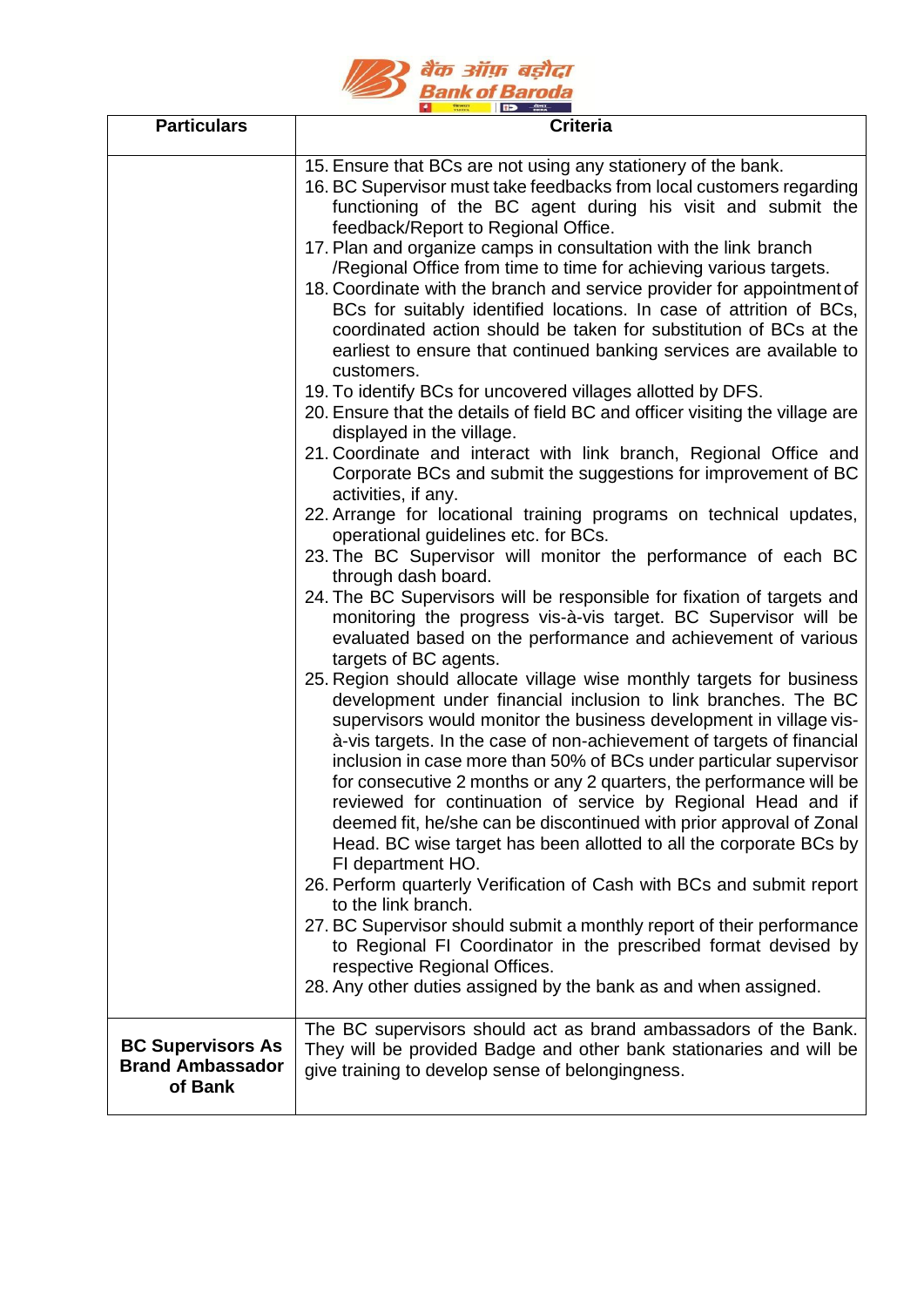

| <b>Particulars</b>   | <b>Criteria</b>                                                                                                                                                                                  |                              |  |  |
|----------------------|--------------------------------------------------------------------------------------------------------------------------------------------------------------------------------------------------|------------------------------|--|--|
|                      | Monthly Remuneration will Comprising both fixed and variable<br>components.<br>The variable components will be ascertained based on the score<br>secured by each BC agent on various parameters. |                              |  |  |
| <b>Remuneration:</b> |                                                                                                                                                                                                  |                              |  |  |
|                      | <b>Fixed Component</b>                                                                                                                                                                           | Variable<br><b>Component</b> |  |  |
|                      | Rs. 15,000/-                                                                                                                                                                                     | Rs. 10,000/-                 |  |  |

**Duly filled Application with enclosure of Education Qualification and other relevant Documents sent in Hard copy only will be considered valid.**

**Please sent the application on below mention address with title on envelope statingas "APPLICATION FOR THE POST OF BUSINESS CORRESPONDENT SUPERVISOR ON CONTRACTUAL BASIS"**

**Address for Application to be sent: As specified above**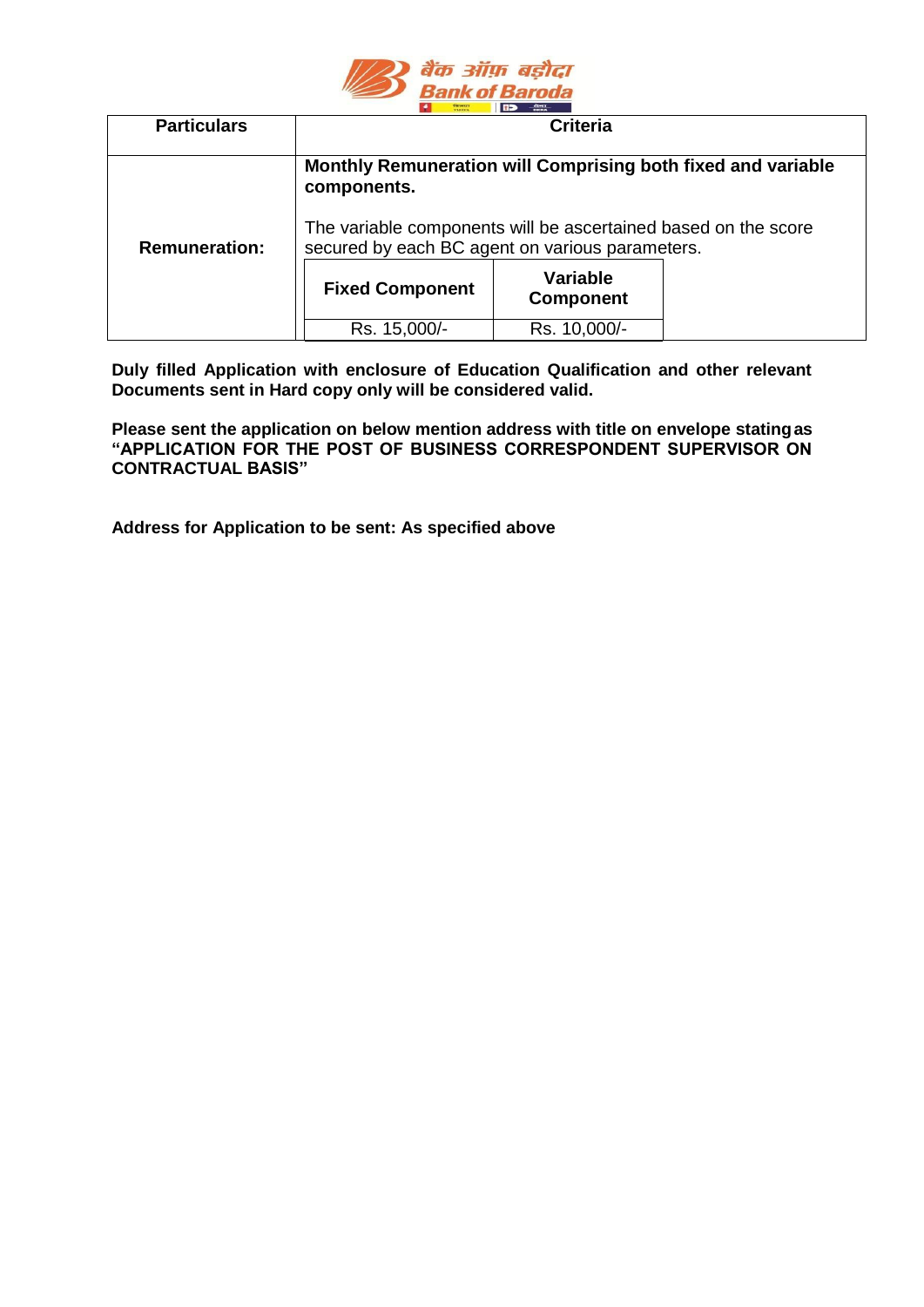

## **Application for Recruitment of Business Correspondent Supervisor**

To

The Regional Manager

Bank of Baroda

**Region** 

Affix Photograph

With reference to you advertisement dated \_\_\_\_\_\_\_\_\_\_\_\_\_\_\_\_, I submit my application and details for the assignment of Business Correspondent Supervisor as given below:

| $\mathbf{1}$            | <b>NAME (IN FULL)</b>                    |                  |  |
|-------------------------|------------------------------------------|------------------|--|
| $\overline{2}$          | <b>FATHER'S/HUSBAND'S</b><br><b>NAME</b> |                  |  |
| $\mathbf{3}$            | <b>GENDER (MALE/FEMALE)</b>              |                  |  |
| $\overline{\mathbf{4}}$ | <b>DATE OF BIRTH</b>                     |                  |  |
| $5\phantom{.0}$         | <b>ADDRESS</b>                           | <b>CURRENT</b>   |  |
|                         |                                          | <b>PERMANENT</b> |  |
| 6                       | <b>CONTACT</b><br><b>DETAILS</b>         | <b>MOBILE NO</b> |  |
|                         |                                          | <b>E-MAIL ID</b> |  |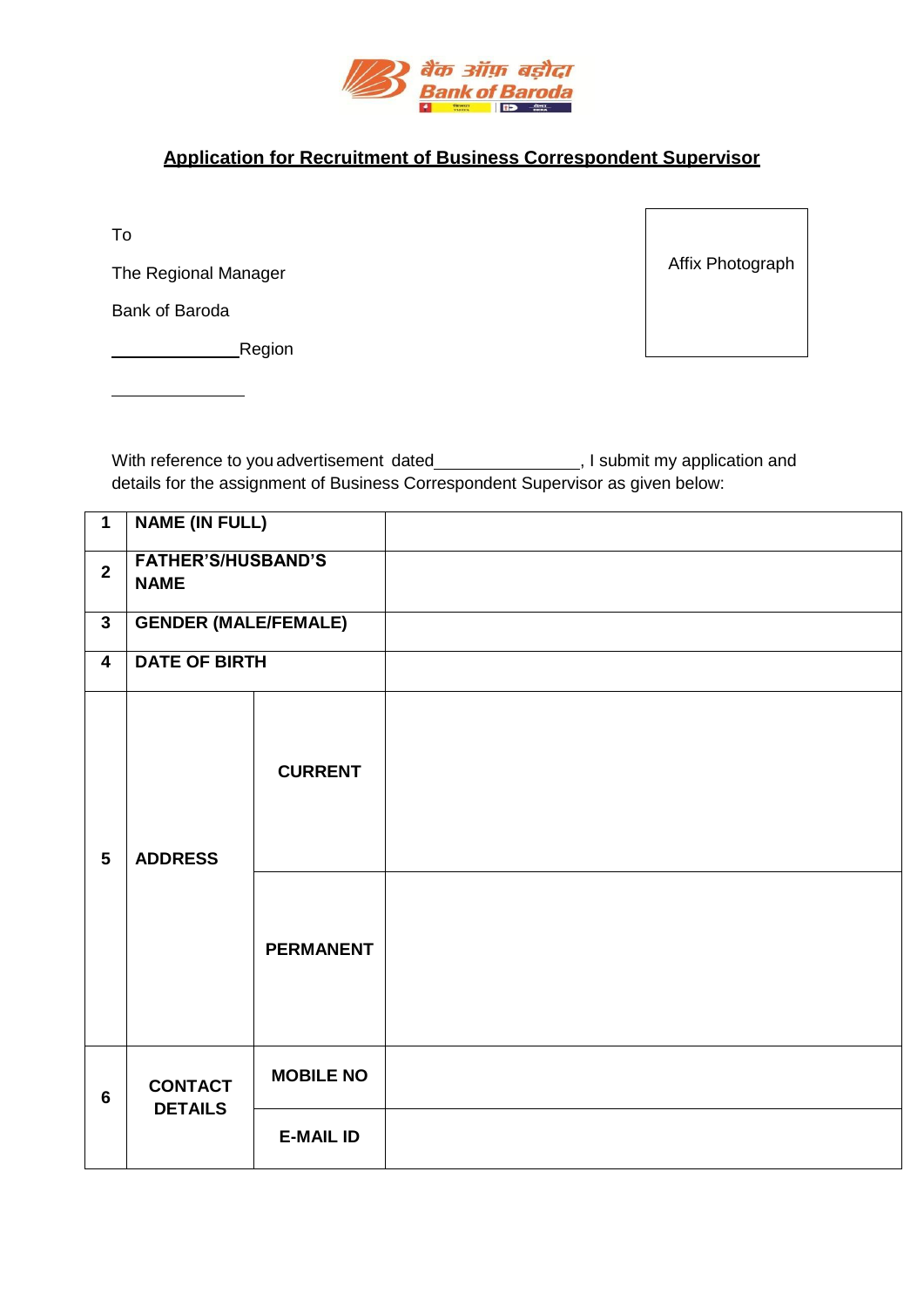

٦

 $\Gamma$ 

┱

| $\overline{7}$ |                                  | <b>EDUCATIONAL</b><br><b>QUALIFICATION</b>                                                                            |           |                    |      |    |                         |  |
|----------------|----------------------------------|-----------------------------------------------------------------------------------------------------------------------|-----------|--------------------|------|----|-------------------------|--|
| 8              |                                  | <b>DISABILITY, IF ANY</b><br>(YES/NO)                                                                                 |           |                    |      |    |                         |  |
| 9              | <b>PREVIOUS EXPERIENCE</b>       |                                                                                                                       |           |                    |      |    |                         |  |
|                | Name of<br>SI.No<br>Organization |                                                                                                                       |           | <b>Designation</b> | From | To | <b>Responsibilities</b> |  |
|                |                                  |                                                                                                                       |           |                    |      |    |                         |  |
|                |                                  |                                                                                                                       |           |                    |      |    |                         |  |
|                |                                  |                                                                                                                       |           |                    |      |    |                         |  |
|                |                                  |                                                                                                                       |           |                    |      |    |                         |  |
| 10             |                                  | ANY OTHER INFORMATION<br>THE APPLICANT WISHES TO<br><b>GIVE</b><br>IN<br><b>SUPPORT</b><br><b>HIS/HER CANDIDATURE</b> | <b>OF</b> |                    |      |    |                         |  |